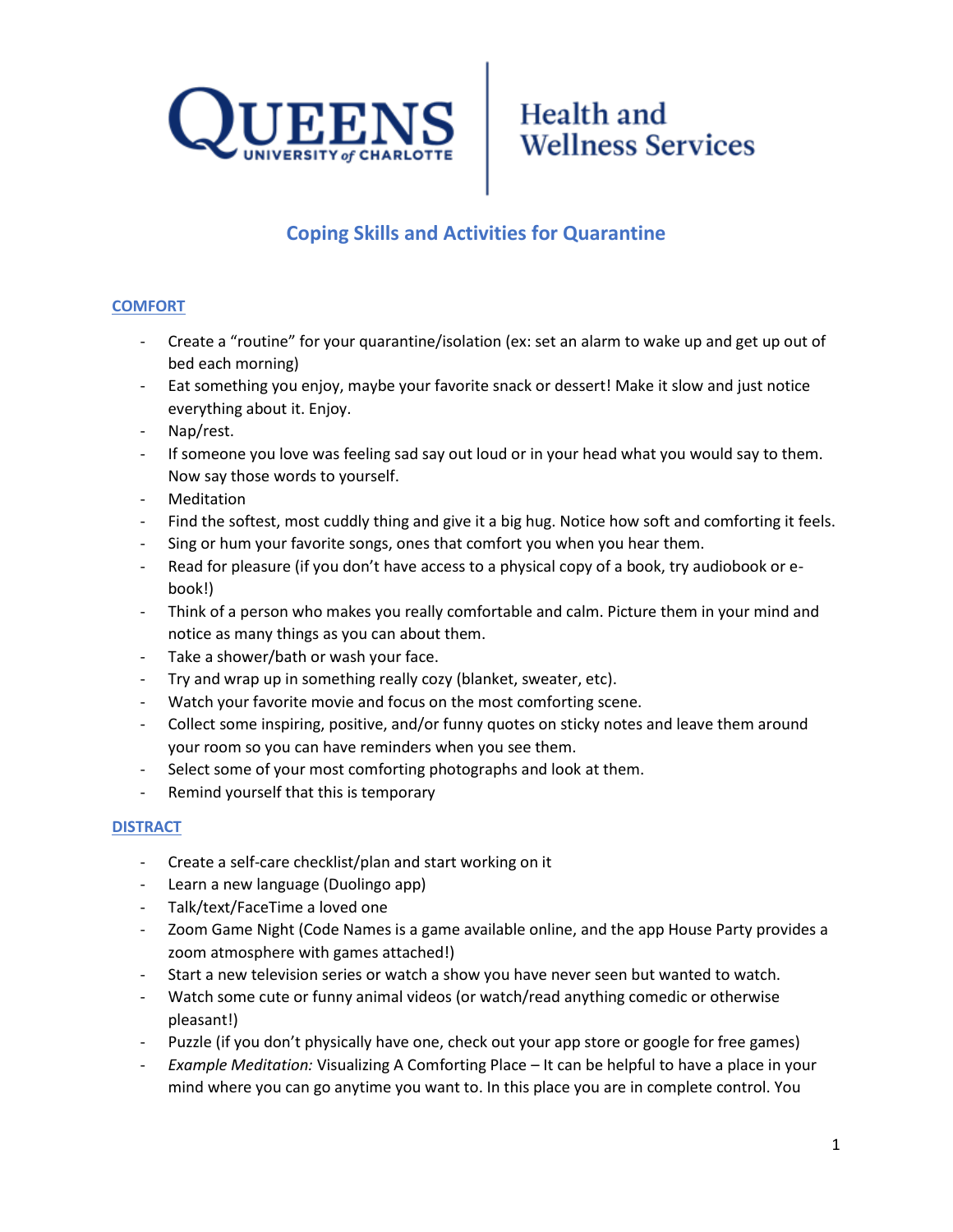

# Health and **Wellness Services**

decide who can get in and who has to stay out. It can be a real place you know of or imaginary. You can stay there as long as you like. You can come back whenever you want to.

- o Start by picking a spot. Where is it? Are you inside or outside?
- o Next decide what the weather is like. Is it sunny? Overcast? Raining?
- o Is the grass or ground or room warm or cool?
- o How does the air feel?
- o What do you see around you?
- o What sounds do you hear?
- o What sensations to you feel?
- o What smells do you feel?
- o What people or animals would you invite into your safe place?
- $\circ$  Imagine a protective bubble, wall, or boundary around your safe place, and a lock only you can open.
- Remind yourself that this is temporary

### **EXPRESS YOURSELF**

- Journal
	- o Gratitude journal (prompts can be found online and through apps)
	- o Success/Goal journal
	- o Feelings journal (use feelings wheel to identify emotions [www.feelingswheel.com\)](http://www.feelingswheel.com/)
- Color/artwork (can use the computer/apps if you don't have access to supplies)
- Send a heartwarming message to a family member or friend to let them know you care or love them.
- Start a blog it can be about anything you want to talk about or are passionate about!
- Create your own content Tik Tok videos, YouTube, make your own movies
- Learn a Tik Tok dance
- Write a letter to someone (send or don't send, that's up to you)
	- Create positive affirmations of self
		- o List your strengths
- Practice radical acceptance
	- o "This is the way it has to be right now"
	- o "The present is the only thing I have control over"
- Remind yourself that this is temporary

#### **RELEASE**

- Punch OR squeeze a stress ball/pillow/soft object as hard as you can for 20 seconds. Rest for 20 seconds. Repeat. Use music to punch/squeeze to a beat if that helps.
- Do as many push ups/sit ups/insert any kind of exercise you can in a minute. Rest.
- Put your headphones on and listen to very loud music.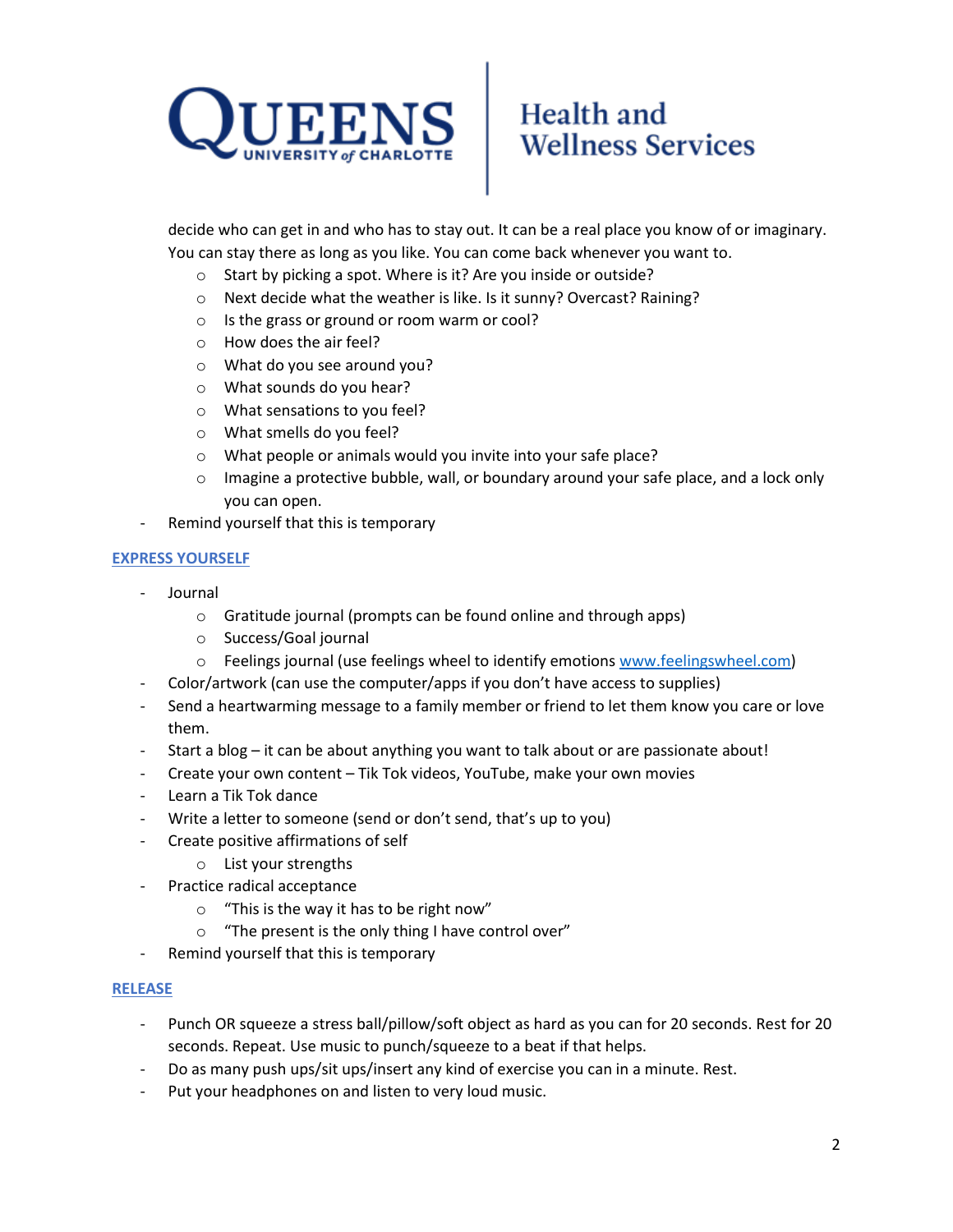

# Health and **Wellness Services**

- Scream into a pillow to release tension until you feel better.
- Run on the spot really fast to start with and then very gradually slow yourself down.
- Dance or move your body for at least 5 songs dance. it. OUT!
- Online workout class (aerobics, yoga, weightlifting)
- Journal Thought dump or negative thoughts then rip up/throw away negative thoughts or replace with new coping thought
- *Progressive Muscle relaxation* Progressive muscle relaxation is the process of systemically tensing and relaxing all of the muscle groups in your body until you feel thoroughly relaxed and free of tension.
	- o <https://youtu.be/86HUcX8ZtAk>
- Remind yourself that this is temporary

#### **RANDOM**

- Take a break from watching the news/being on social media
- Separate what is in your control from what is not.
- Sort out your photos in files or categories organization keeps you busy
- Make a photo album or a music playlist.
- Teach yourself origami (use the internet as your teacher!)
- Listen to an audiobook.
- Play a card game (like solitaire)
- Paint your fingernails/toenails
- Learn a passage from a book that you enjoy reading
- Make your own personalized avatar/bitmoji. If you already have one, give it a glow-up.
- *Guided mediations* Leaves on a stream exercise
	- o <https://www.youtube.com/watch?v=vjKltKKSur8>
- Make a list of things you are looking forward to doing when you get out of isolation
- Remind yourself that this is temporary

#### **BREATHE**

- *The Ujjayi (or Ocean) Breath:* This a yogic breath that has a calming effect on the entire nervous system and can help lower blood pressure and heart rate. This breath has been shown to activate the parasympathetic nervous system, the part of the brain that is responsible for returning the body to a normal state after high stress. How to do it: Breathe in as deeply as you like. Exhale strongly from your mouth as though you are trying to fog up a hand mirror. Practice that for a few times and then close your mouth and let the inhale and exhale both come from your nose. When you exhale, let your breath come from the very back of your throat, making a rushing sound.
- *Shallow Breathing or Holding Your Breath:* Most advice says that when you are feeling stressed, you should "calm down and take a deep breath." For some people, this works well, and others